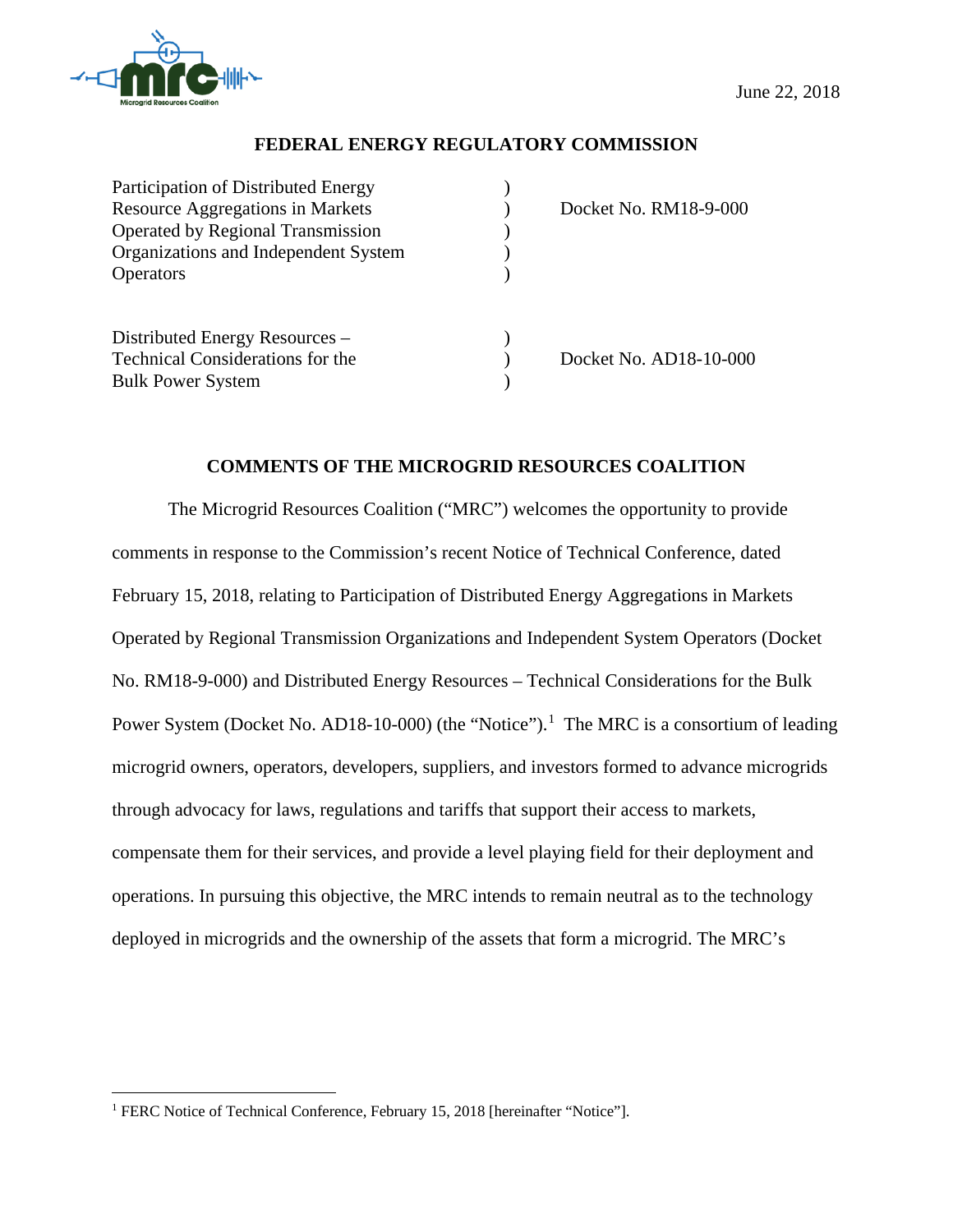members are actively engaged in developing and operating advanced microgrids in many regions of the United States.<sup>2</sup>

In its Notice, the Commission has carried forward the discussion, begun in Docket No.  $RM16-23-000<sup>3</sup>$  about the appropriate participation model for distributed energy resource (DER) aggregations. The MRC filed comments in the earlier docket that were largely directed at this question.<sup>4</sup> As we indicated at the time, we appreciated the proposal that DER aggregations be allowed to register with Regional Transmission Organizations ("RTOs") and Independent System Operators ("ISOs," and together with RTOs, "RTO/ISOs") under the participation model that best suits the characteristics of the aggregation.<sup>5</sup> Subsequently, in Order 841, the Commission determined that storage resources that do not make net exports should participate as demand response resources, not as electric storage resources.<sup>6</sup> Aggregations of diverse, behindthe-meter resources that are under common control, whether as a single microgrid or as a collection of resources at different locations, often can deliver performance characteristics that are very different than any of the individual resources included in the aggregation. The MRC

<sup>&</sup>lt;sup>2</sup> The MRC is actively engaged in advancing the understanding and implementation of microgrids across the country. MRC members own significant energy assets connected to the electric grids, provide energy generation and supply services, and are undertaking microgrid construction in different locations throughout the country. MRC members include: Anbaric Transmission, Commonwealth Edison, Concord Engineering Group, Eaton, ENGIE, ICETEC Energy Services, Inc., Massachusetts Institute of Technology, NRG Energy, Inc., Princeton University, and Thermo Systems. The MRC is affiliated with the International District Energy Association ("IDEA"), which connects members from all over the country operating combined heat and power plants and microgrids. This filing reflects the position of the MRC as an organization and should not be construed to reflect on the positions of any individual member.

<sup>3</sup> Federal Energy Regulatory Commission, *Notice of Proposed Rulemaking: Electric Storage Participation in Markets Operated by Regional Transmission Organizations and Independent System Operators*, 81 Fed. Reg. 86522, proposed Nov. 30, 2016.

<sup>4</sup> Docket No. RM16-23-000, *Comments of the Microgrid Resource Coalition*, filed January 30, 2017.

<sup>5</sup> *See* Federal Energy Regulatory Commission, *Notice of Proposed Rulemaking: Electric Storage Participation in Markets Operated by Regional Transmission Organizations and Independent System Operators*, 81 Fed. Reg. 86522 at 86523, proposed Nov. 30, 2016; Docket No. RM16-23-000, *Comments of the Microgrid Resource Coalition*, filed January 30, 2017, at p. 6.

<sup>6</sup> 162 FERC ¶ 61,127, Order No. 841: Electric Storage Participation in Markets Operated by Regional Transmission Organizations and Independent System Operators, issued February 15, 2018, errata issued February 28, 2018.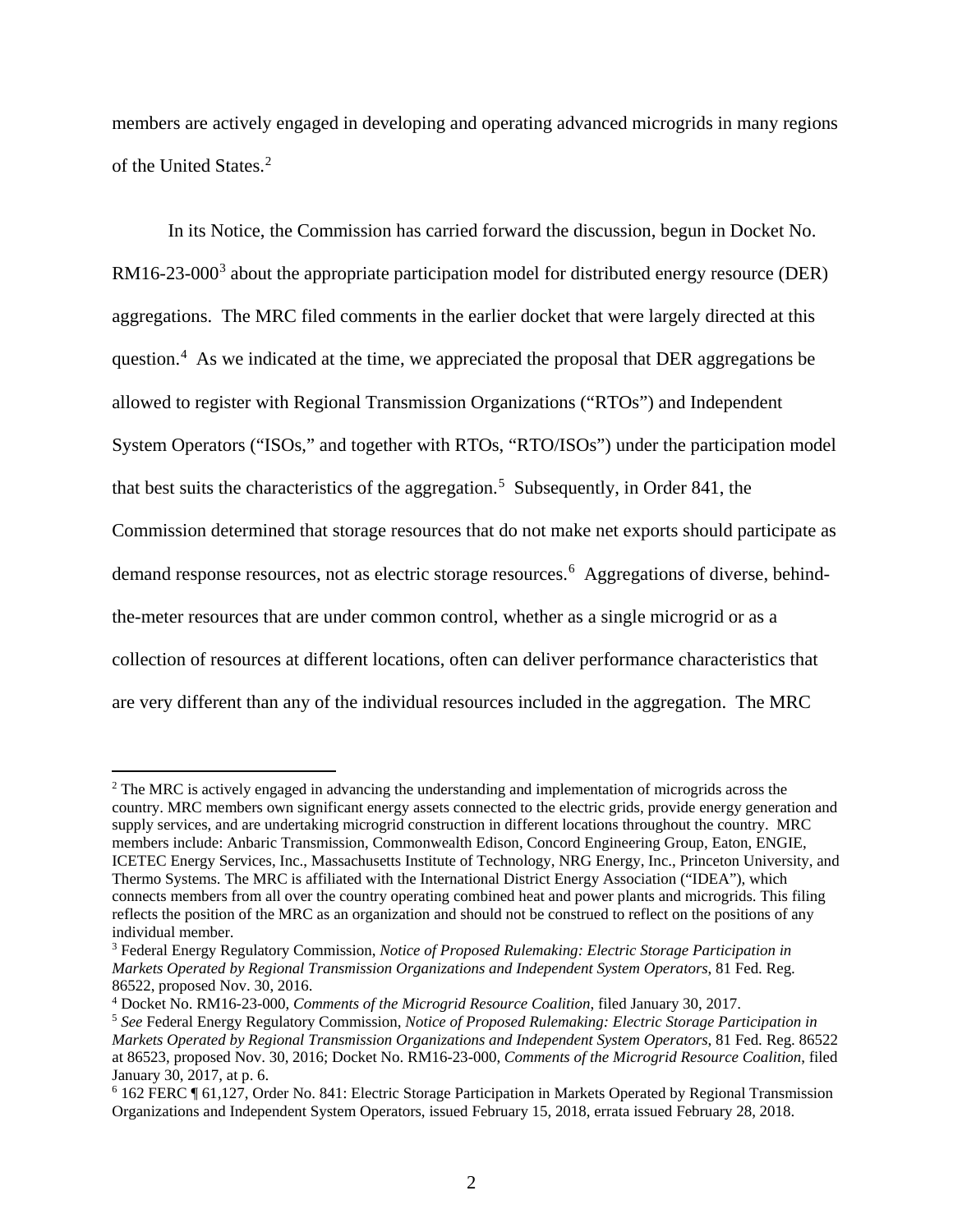continues to strongly support the ability of aggregations of behind-the-meter resources to participate in RTO/ISO markets to the fullest extent of their capability.

The Commission's Notice of Technical Conference raised questions about the performance of DER and aggregations of DER. Some of those questions raised suggestions about the structural implications of DER participation that the MRC wishes to address. Those interrelated questions can be summarized as follows:

- What types of grid architecture will support the integration of DER aggregations into the RTO/ISO markets?<sup>7</sup>
- How should RTO/ISOs, DSOs and aggregators coordinate on the registration and dispatch of DER aggregations?<sup>8</sup>
- How can RTO/ISOs and DSOs distinguish between markets and services so as to prevent double counting and double compensation for aggregated resources?<sup>9</sup>

What follows begins with a foundational discussion of certain distinctions among microgrids – physically connected<sup>10</sup> "unified resource aggregations," non-physically connected "virtual DER aggregations" (such as curtailment service provider aggregations of demand resources), and DER generally. It continues with a discussion of each of the questions above and finally draws certain conclusions about participation of microgrids and other aggregated DER in RTO/ISO markets.

### **Introduction to DER, Microgrids and Aggregations**

The MRC's principal interest in this proceeding is to establish a just and reasonable

<sup>7</sup> See Notice, Panel 6, introduction, bullet 5, and note 9.

<sup>8</sup> See Notice, Panel 6, introduction, and bullets 4 and 5, and Panel 7, introduction, and bullets 3, 4 and 5.

<sup>9</sup> See Notice, Panel 2, bullet 2, and Panel 3, introduction, and bullets 2 and 3.

 $10$  "Physically connected" refers to having the distribution lines and switching in place to collectively island from the grid.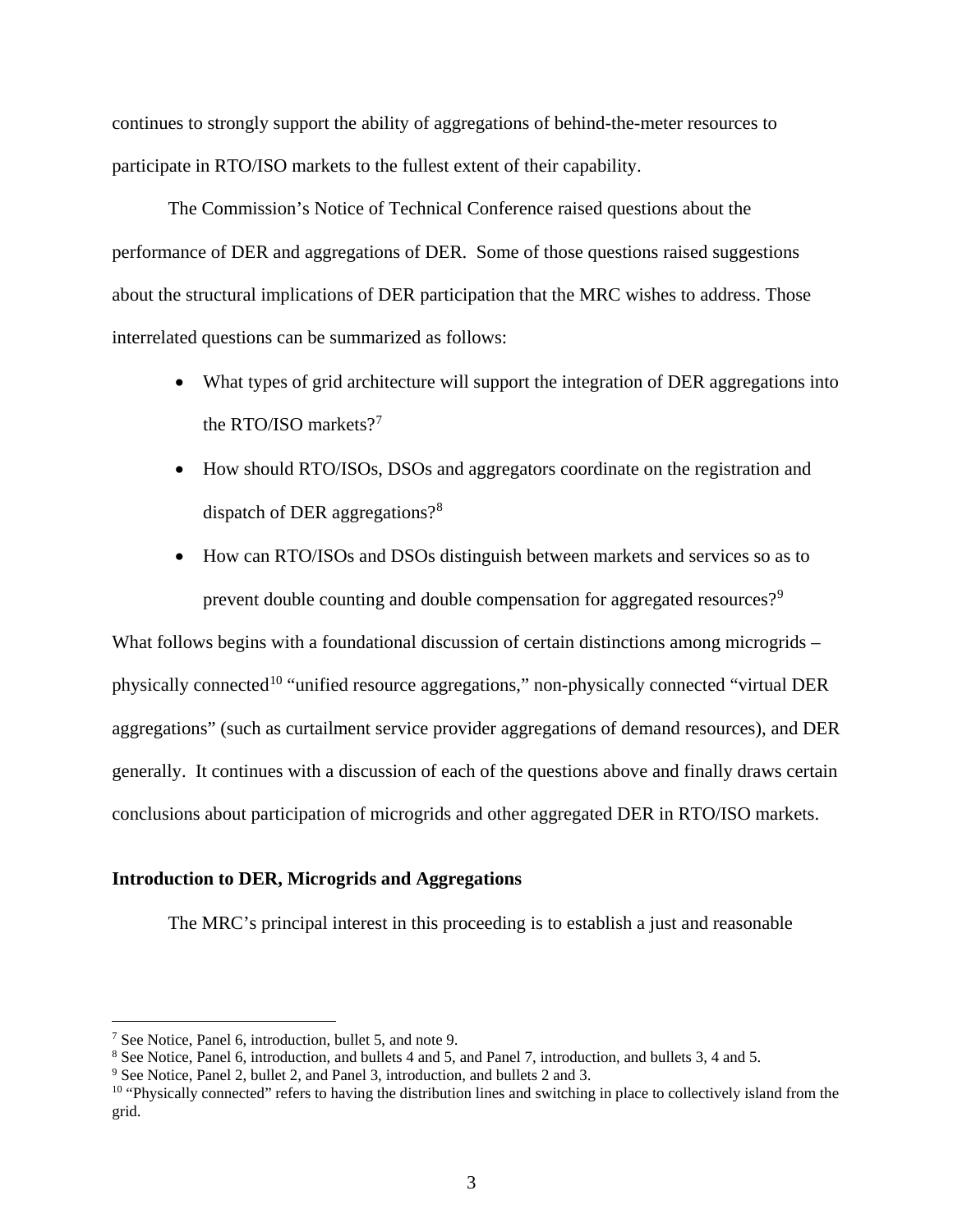participation model for microgrids. We define grid-connected microgrids<sup>11</sup> as physicallyconnected unified load and generation resource aggregations capable of operating in a collective island or in parallel with the grid providing services to the grid on a price responsive basis. In all of our advocacy, we seek opportunities for microgrids to compete to provide services that they are capable of providing and to receive competitive compensation for those services.<sup>12</sup> Equally, where other DER or virtual aggregations (non-physically connected) of DER can provide the same services as microgrids their treatment should be the same. It should be clear, however, that not all DER are capable of providing equal, or in many cases any, services to the grid. As unified aggregations, microgrids represent some of the most flexible, dispatchable and high-performance resources available to RTOs/ISOs and DSOs.

The notice raises a number of questions about DER and DER aggregations as if they were a single category, but clearly, they are not. Some DER, such as most currently installed residential solar, is neither capable of controlled output nor connected and visible to the grid operator (either the RTO/ISO or the DSO). At the other end of the spectrum, aggregated DER such as microgrids and demand resource networks, as well as some individual DER generation and electric storage resources have flexible, controllable output and are capable of being monitored and dispatched by grid operators. We refer to the former as "nonresponsive" and the latter as "responsive." To deliver real-time services of any sort to the grid, resources (demand, generation and storage, aggregated or individual) must be

 $<sup>11</sup>$ For a full definition and discussion of microgrid characteristics, see discussion below on p. 5.</sup>

 $12$  As a corollary, we expect that microgrids will pay for (but only for) services received at competitive prices for those services.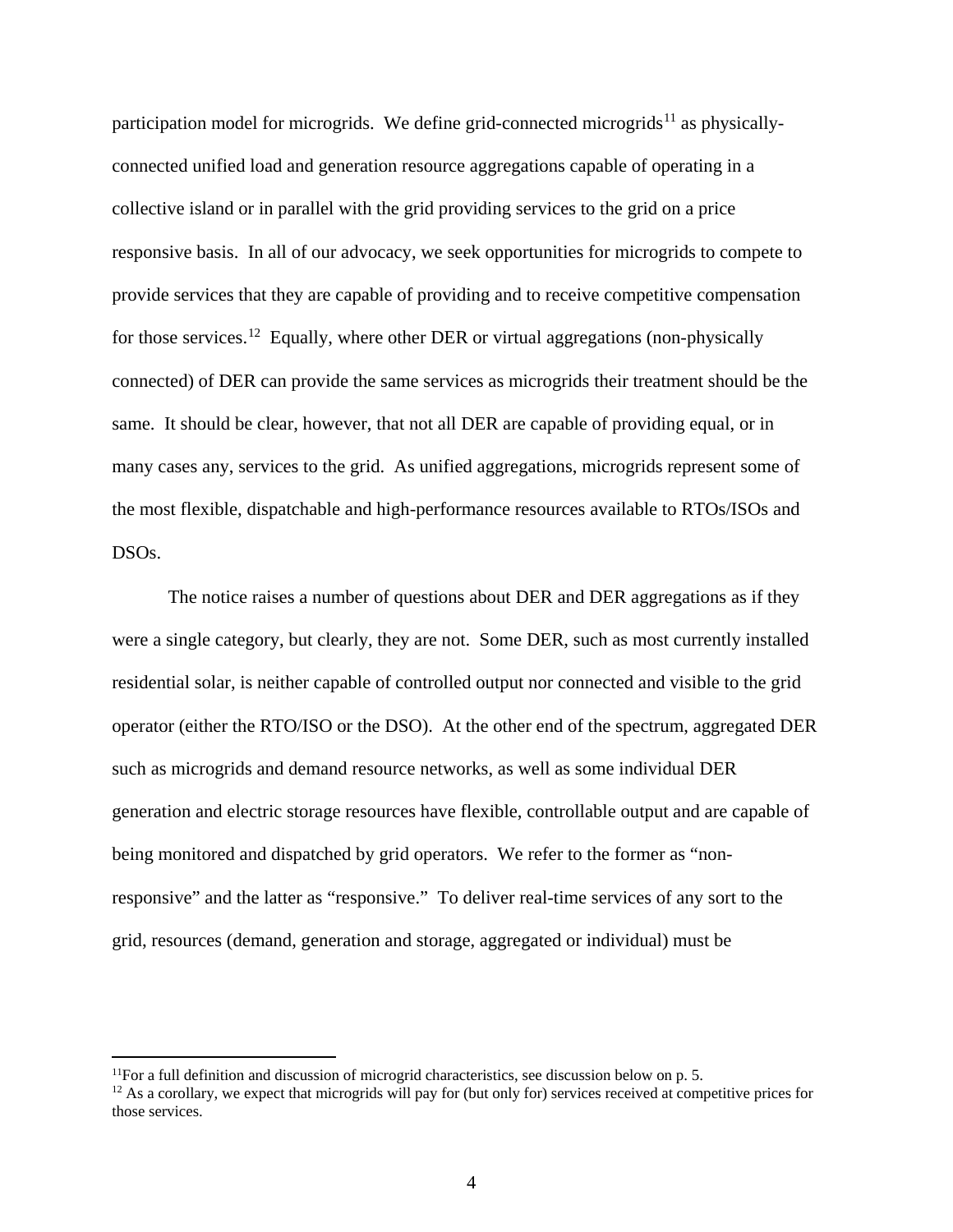responsive, and RTO/ISOs can appropriately set criteria for responsiveness.13 These criteria will vary appropriately with the service. Contrast frequency regulation resources that respond to signals in two seconds with resources that provide ten-minute reserves. As the commission recognized with respect to electric storage resources, arbitrary service definitions that exclude the capabilities of otherwise valuable resources reduce the depth and breadth of grid capacity and the competitiveness of RTO/ISO markets.<sup>14</sup>

Our concern in this filing is with groups of DER, whether organized as microgrids or virtual aggregations, that are collectively responsive.<sup>15</sup> Widespead deployment<sup>16</sup> of nonresponsive DER may cause operational difficulties such as the California "Duck Curve,"<sup>17</sup> and giving grid operators visibility to these resources (even without control) may have some benefits for both operation and planning. In contrast, microgrids and other responsive DER, however, not only do not cause operational problems, but they are capable of providing grid services that mitigate the systemic effects of non-responsive resources. Responsive DER are not the problem, they are the solution.

The MRC defines a microgrid as "a local electric system or combined electric and thermal system that: (1) includes retail load and the ability to provide energy and energy

<sup>&</sup>lt;sup>13</sup> This related to communications capability as well as resource capability. Virtual aggregations may be capable of near instantaneous dispatch through secure, smart communications channels, but many involve telephone calls to independent operators.

<sup>&</sup>lt;sup>14</sup> Electric Storage Participation in Markets Operated by Regional Transmission Organizations and Independent System Operators, Order No. 841, 162 FERC ¶ 61,127 (2018). We have commented previously on the potential opportunities and benefits presented by competitive distribution support solution markets for DSOs. *See* Docket No. AD18-7-000, *Comments of the Microgrid Resource Coalition*, filed May 9, 2018, p. 13-15.

<sup>&</sup>lt;sup>15</sup> Specifically, the MRC encourages the Commission to distinguish responsive DER from the challenges presented by non-responsive DER and to fairly recognize the capabilities of responsive DER.

 $\frac{16}{16}$  We strongly suggest that the use of the word "penetration" is inappropriate at a number of levels. DER are system resources, not enemy forces.

<sup>17</sup> *See e.g*. California ISO, *Fast Facts: What the Duck Curve Tells Us About Managing a Green Grid* (2016), available at www.caiso.com/Documents/Flexibleresourceshelprenewables\_FastFacts.pdf. However, as we have pointed out elsewhere, microgrids can assist in solving this problem. Docket 16-EPIC-01, *Comments of the Microgrid Resource Coalition in Response to the October 2, 2017 Review Draft of the roadmap for Commercializing Microgrids in a California,* filed November 13, 2017.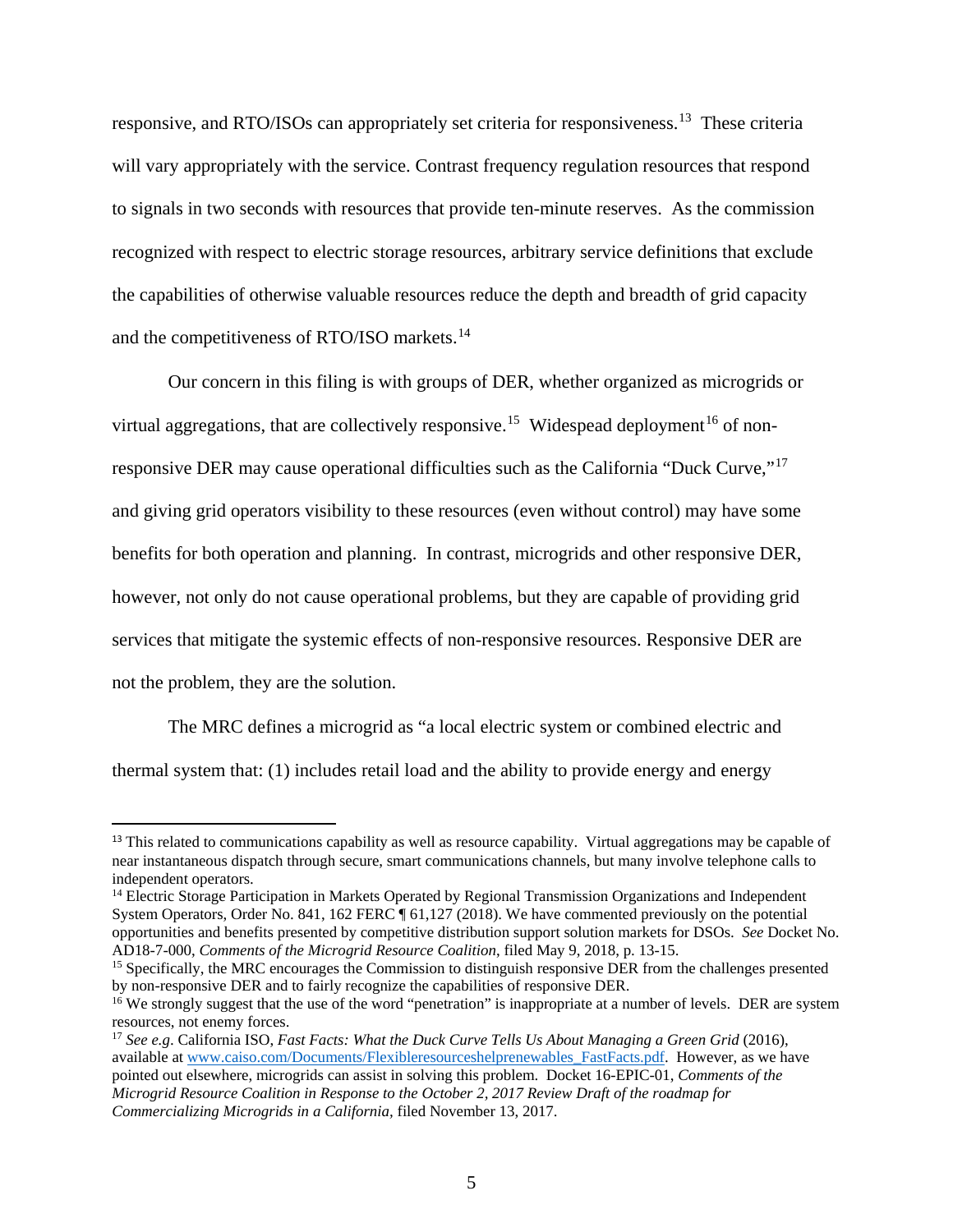management services needed to meet a significant proportion of the included load on a nonemergency basis; (2) is capable of operating either in parallel or in isolation from the electrical grid; and (3) when operating in parallel, can provide some combination of energy, capacity, ancillary or related services to the grid." A microgrid can be as simple as a cogeneration facility serving included load behind a single meter with an isolation breaker, but sophisticated microgrids often serve larger facilities or campuses and are increasingly serving multiple customers. The included loads have diverse needs and are served by diverse generating and storage resources as well as direct controls such as building management systems. The same advanced control functionality that permits them to manage complex host operational requirements behind the meter also allows them to provide increasingly sophisticated services to the larger grid. As we have argued elsewhere, collocating advanced resource functionality with load is the real source of grid resilience.<sup>18</sup> The grid has only begun to take effective advantage of the capabilities of microgrids.

Microgrids can be developed and operated by a variety of parties. Princeton University is a single electric customer that owns its microgrid. The nearby Princeton Medical Center has a microgrid operated for its benefit, which is owned and operated by NRG. In certain jurisdictions, it can be very difficult to organize an efficient aggregation of customers to support a multi-customer microgrid or other distribution level resource because of limitations on retail sales or distribution of electricity.<sup>19</sup> Nevertheless, special purpose entities formed as retail electric suppliers, co-operatives or owners associations can either develop and own or

 <sup>18</sup> Docket No. AD18-7-000, *Microgrid Resources Coalition, Motion to Intervene and Comments on Grid Resilience in Regional Transmission Organizations and Independent System Operators*, filed May 9, 2018.

<sup>19</sup> Docket No. ER16-1085, *Microgrid Resources Coalition, Motion to Intervene and Comments on California Independent System Operator Corporation's ("CAISO") Distributed Energy Resource Provider Initiative*, filed March 25, 2016.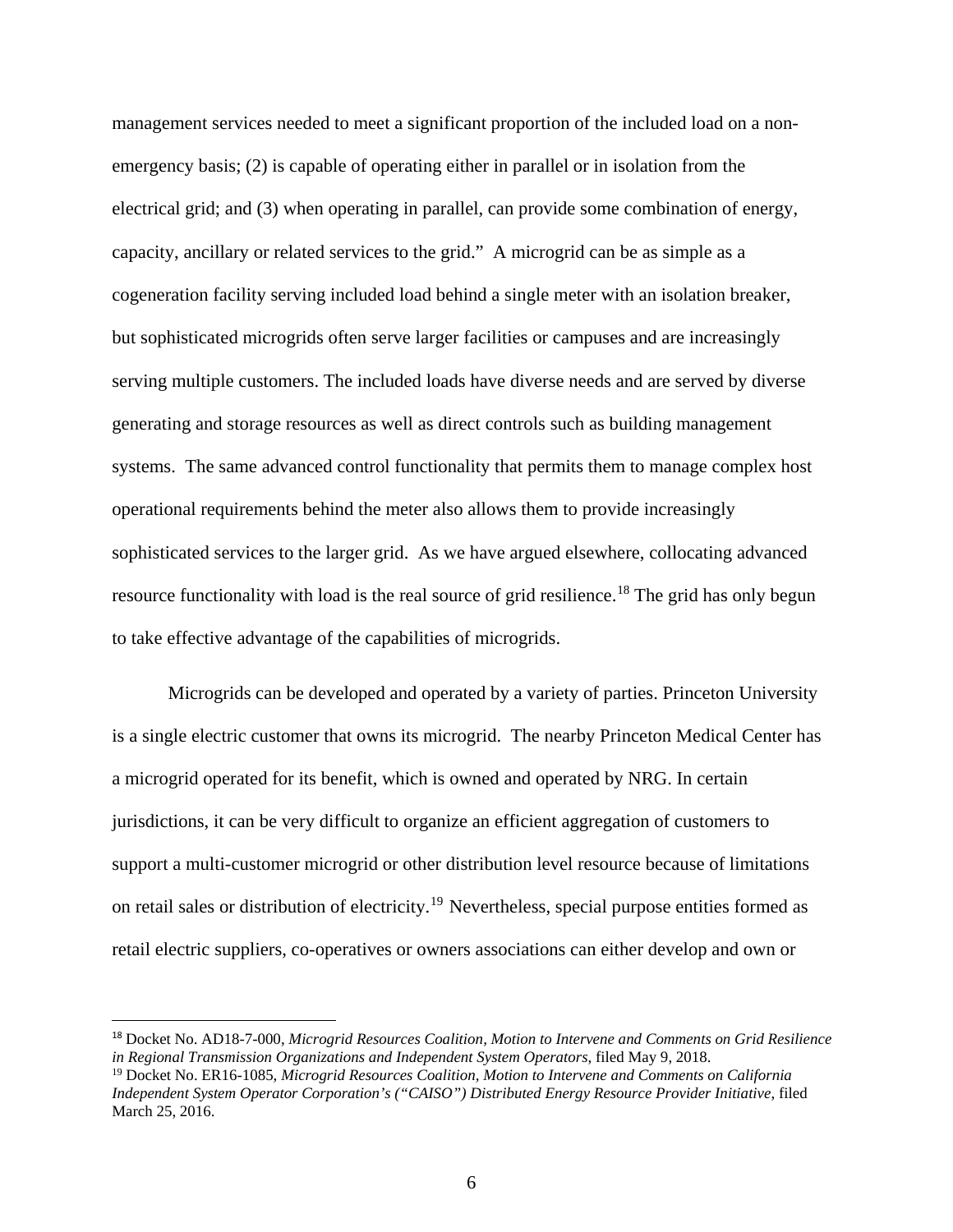contract with third parties to own and/or operate a microgrid for multiple customers.<sup>20</sup> A microgrid can be developed as a utility-private partnership, in which the distribution utility owns the wires and meters the retail customers, but generation and other operating services are provided by customers or third parties, as is being done in the Hudson Yards project. In Borrego Springs, California, San Diego Gas & Electric has created a microgrid to improve the resilience of the local community. It owns the wires and storage resources, while customers supply included generation. <sup>21</sup>

#### **Characterizing DER Aggregation Capabilities**

 $\overline{a}$ 

Participation by microgrids and other aggregations in the RTO/ISO market can also take many forms. In the experience of MRC members, owner operators of single enterprise microgrids rarely become RTO/ISO members, but more typically participate in the markets through agents who are RTO/ISO members. In the case of several MRC members, the agent also provides consulting services on the optimization of the microgrid to serve both internal thermal and electric loads and provide services to the RTO/ISO market. The agent acts, in effect, as the aggregator of the resources within the microgrid ranging from generation to building load management. Third-party owner operators of microgrids for commercial,

<sup>&</sup>lt;sup>20</sup> See discussions of regulatory structures and utility partnerships in District of Columbia Public Service Commission, Formal Case No. 1130, *Comments of the Microgrid Resource Coalition on Formal Case No. 1130 Modernizing the Energy Delivery System for Increased Sustainability*, filed April 15, 2016; Robert Walton, *ConEd's Hybrid Service Model for Large Microgrid Could Become Standard*, UTILITYDIVE, Feb. 21, 2018, https://www.utilitydive.com/news/coneds-hybrid-service-model-for-large-microgrid- could-becomestandard/517413/; and Discussions of utility private partnerships in Maryland Public Service Commission, ML#199669, *Microgrid Resources Coalition, Comments in Response to Notice of Public Conference In the Matter of Transforming Maryland's Electric Distribution Systems to Ensure that Electric Service is Customer-Centered, Affordable, Reliable, and Environmentally Sustainable in Maryland* ("PC44"), filed October 29, 2016; Formal Case No. 1130, *Comments of the Microgrid Resource Coalition on Formal Case No. 1130 Modernizing the Energy Delivery System for Increased Sustainability*, filed April 15, 2016. <sup>21</sup> Berkeley Lab, *Microgrids at Berkeley Lab: Borrego Springs*, available at https://buildingmicrogrid.lbl.gov/borrego-springs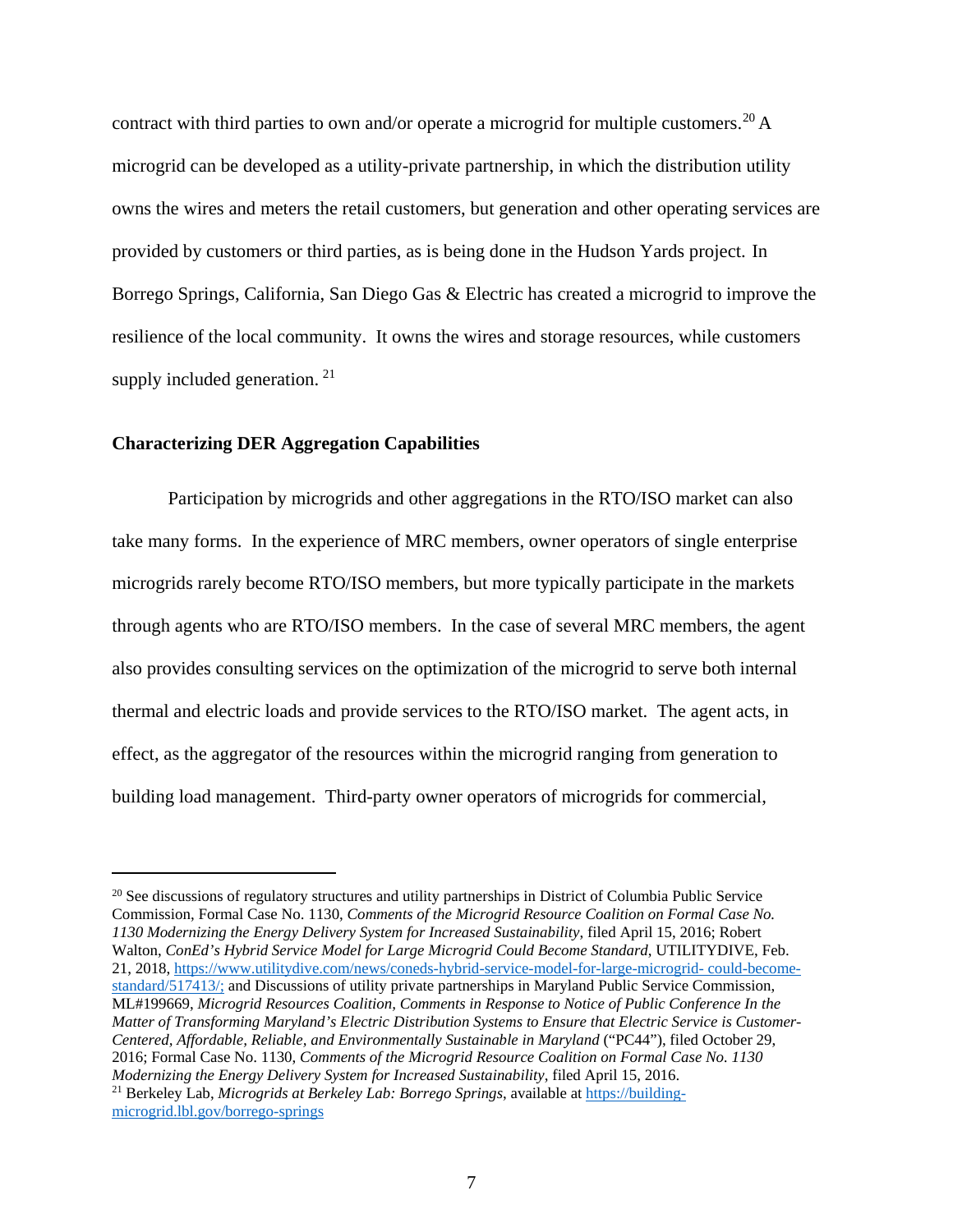industrial or institutional facilities, may manage many such installations and act as their own direct participant in RTO/ISO markets. However, their contractual obligations to each customer are likely to require them to act to optimize separately on behalf of each customer. Aggregators that assemble portfolios of individual demand response resources under separate management, may not be involved in the day to day management of those resources, but have either fixed or flexible rights to call on the contracted assets into their virtual aggregations.

Whether agents act as virtual aggregators or simply bid in one resource at a time is currently largely a matter of RTO/ISO policies. Often if individual resources are below a minimum bid threshold, they can only participate through aggregations. In PJM, a single agent is generally forced to aggregate across demand resources. Under ISO New England's new market integration rules, agents can generally register sizeable demand resources individually or in multiple tranches.

The MRC suggests that RTO/ISO market participants acting as agents or aggregators should have flexibility to define and bid their DER resources and resource aggregations under their control. Power markets for decades have accommodated, on the one hand, unit specific contracts and ownership or bidding control of partial resources, and, on the other hand, nonspecific contracts which may involve delivery of power from multiple sources. The principle of responsiveness requires that the grid operators know where power is coming from, but operators and agents of multiple resources within a single microgrid or across many locations in a virtual aggregation should be able to bid those resources in part or in whole, in aggregation or separately and as demand response below included load and as delivered power above

8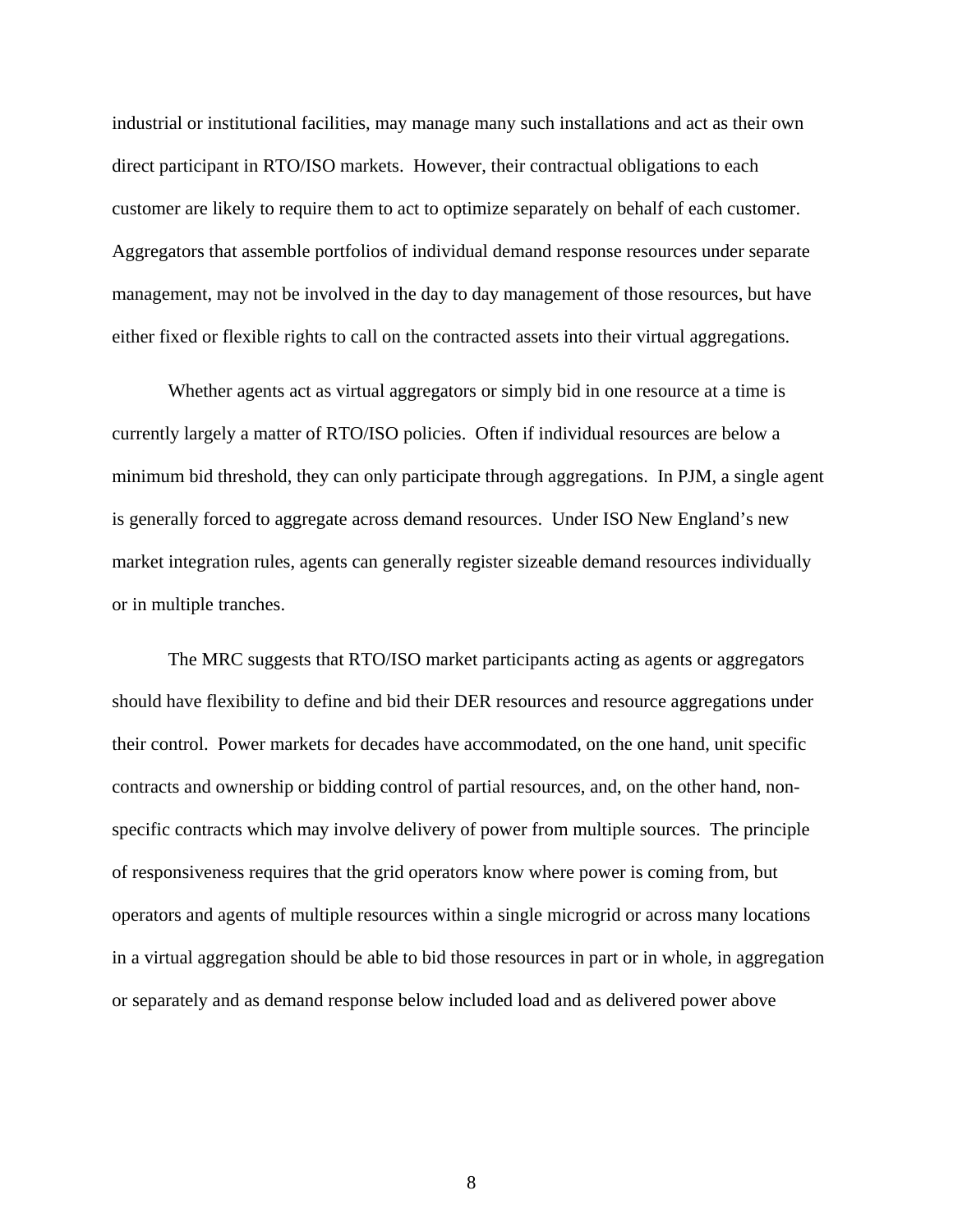included load.22 Lower limits on resource size are appropriate and limits on frequency of reconfiguration may be also be appropriate in some circumstances, but as discussed more extensively below, the MRC believes that the metering and communications to accomplish this flexibility as a technical matter are commercially available at reasonable costs.

In its Order in the California Independent System Operator Corporation's Distributed Energy Resource Provider Initiative,  $^{23}$  the Commission permitted participation in aggregations of separately metered resources independent of the various attributes of the other loads and resources behind the meter. The critical feature of this arrangement is the ability to define the limits of participation so that the aggregator, and hence the system operator, can dispatch the aggregation within those limits. For a microgrid operator, it should likewise be enough to present a defined and measurable group of resources in a unified aggregation or otherwise that is dispatchable within defined limits.<sup>24</sup> An aggregation may be able to absorb power (have a charging rate) and deliver power (have a discharge rate) but that likely will not fully describe its capabilities. The Commission should act to require RTO/ISOs to give agents and aggregators as much flexibility as feasible to define resources, resource aggregations, and their capabilities in the RTO/ISO markets.

## **Grid Architecture and the Grid of the Future**

 $\overline{a}$ 

Many forces are driving the deployment of DERs. The forces operate first at the

 $^{22}$ A customer may elect to install a 40 MW resource behind the meter in order to meet its summer peak load in island mode and have 10 MW to export in a winter crisis. Currently, PJM would not permit this, and ISO New England would limit exports to 5MW. Capacity market participation by behind-the-meter resources faces even greater hurdles.

<sup>23</sup> *California Independent System Operator Corporation's Distributed Energy Resource Provider Initiative*, 155 FERC ¶ 61,229 (June 2, 2016).

<sup>&</sup>lt;sup>24</sup> Like any other resource, such an aggregation would be subject to penalties if it does not meet dispatch instructions.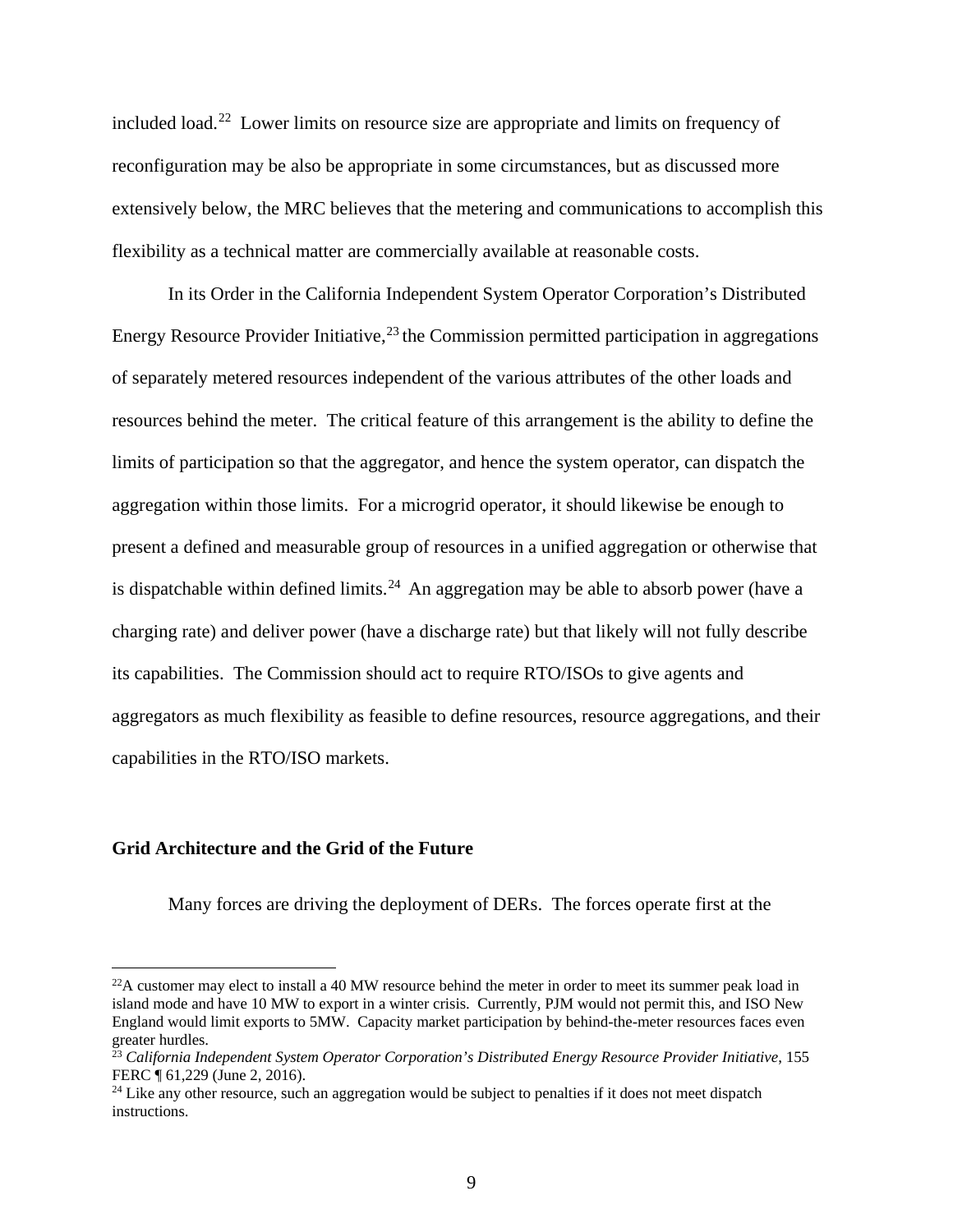customer level, including customer desires for low price, high power quality, low carbon power and local resiliency. But each of these forces is reflected and amplified at the grid level as well: low cost resources drive the competitiveness of RTO/ISO markets; resources with the capability to produce high power quality locally will help preserve power quality on the grid; low carbon resources directly implement societal environmental goals; and the MRC believes that widespread deployment of microgrids is a critical part of any strategy to create a more resilient grid. As we outlined at some length in our filing in Docket AD18-7-000,<sup>25</sup> the MRC concurs with the Commission that a new grid architecture is required to implement the expansion of DER. We believe that the development of a resilient grid will rely on a partnership between RTO/ISOs, utilities and local resources, where utilities act as a platform for responsive DER, such as microgrids, on the distribution system. We focused on the importance of developing resilient grid delivery architecture by reference to the 2017 report prepared by the National Academy of Science, Engineering and Medicine: Enhancing the Resilience of the Nation's Electricity System.<sup>26</sup>

The MRC also anticipates that a new control architecture will be required as an integral component of this efficient, resilient new grid. In their paper, A Strategic Framework for Integrating Advanced Grid Functionality, June 2014, ("Strategic Framework") Jeffrey Taft, Paul De Martini, and Rick Geiger, argue that the increasing complexity of the grid arising from the multiplication of locally controlled resources, communication loops, and grid configuration options can give rise to problems that stem "from coupling of otherwise apparently siloed

<sup>25</sup>Docket No. AD18-7-000, *Microgrid Resources Coalition, Motion to Intervene and Comments on Grid Resilience in Regional Transmission Organizations and Independent System Operators*, filed May 9, 2018.

<sup>&</sup>lt;sup>26</sup> National Academy of Science, Engineering and Medicine: Enhancing the Resilience of the Nation's Electricity System, 2017, available at https://www.nap.edu/catalog/24836/enhancing-the-resilience-of-the-nations-electricitysystem.[hereinafter "NAS Report"].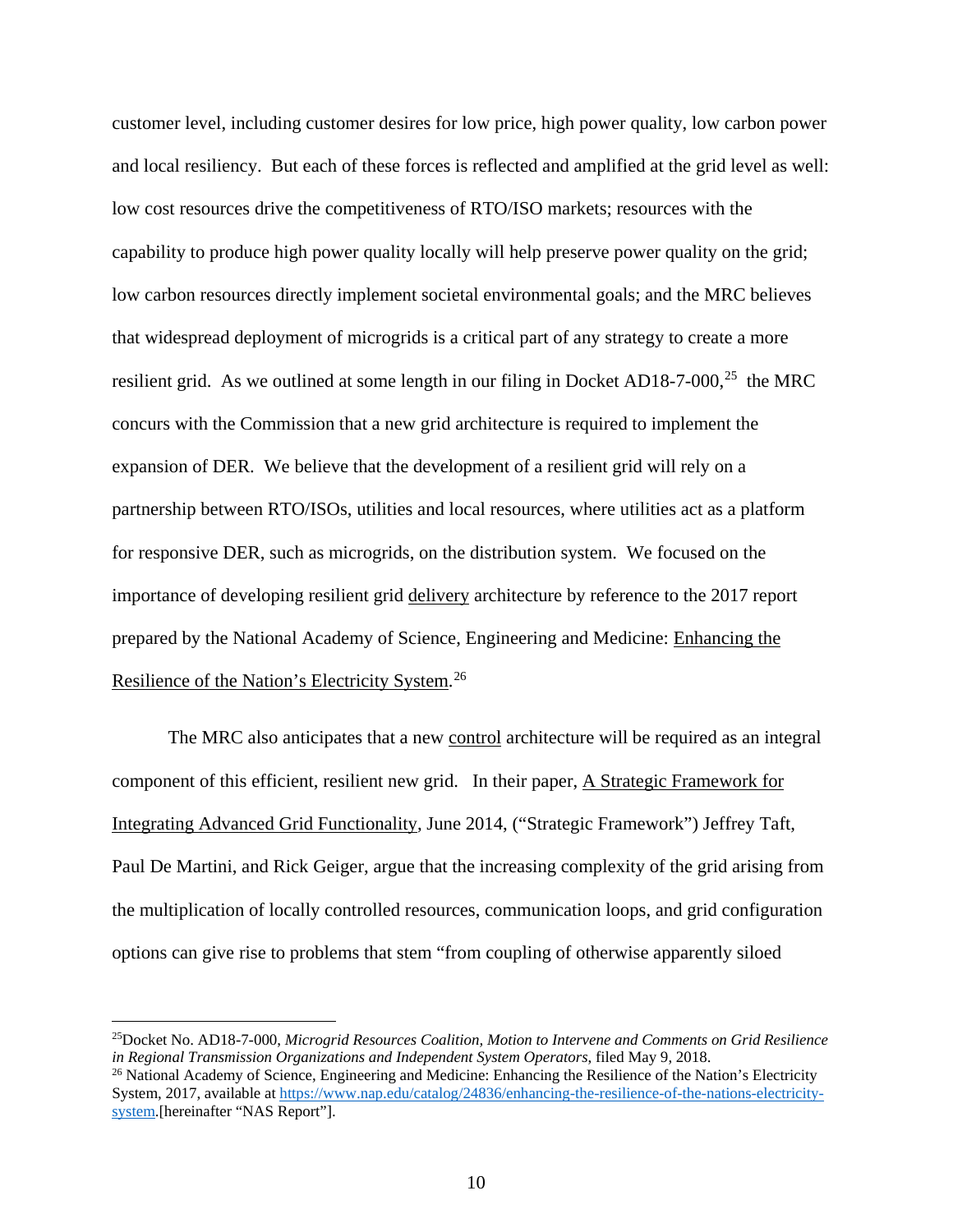systems through the operation of markets and the electric physics of the grid."<sup>27</sup> They suggest that future grid architecture must exhibit "federation" to allow relative autonomy at each level while operating in a coordinated fashion, and must fuse complex and wide-ranging constraints that manifest at different levels into comprehensive control solutions.<sup>28</sup> They believe that this approach will achieve resilience "in a world where maintenance of normal operation is desired and expected in spite of device and system failures<sup>"29</sup> and will work to accomplish "[f]low reconfiguration, stabilization, and regulation across discontinuous failure events, ride through for critical loads, minimized recovery times after extreme events, and tolerance of unpredictable market behavior.  $\ldots$ <sup>30</sup> Overall, the MRC believes the grid is beginning an evolution from a traditional hub-and-spoke type system to a cellular mesh of resources deployed in aggregations that enable federated functionality.

Achieving networked control architecture, as with physical grid architecture, will require a collaboration between RTO/ISOs, distribution utilities, and the customers and communities on their systems. That collaboration must begin with the Commission including state and local authorities in grid planning. The MRC anticipates a future where, technology, cost and customer empowerment trends will push our grid architecture to be smarter, selfhealing, flexible, competitive, efficient, visible and resilient.

#### **Registering and Tracking Aggregated Resources**

<sup>&</sup>lt;sup>27</sup> A Strategic Framework for Integrating Advanced Grid Functionality, June 2014, Taft, J., De Martini, P., and Geiger, R., Pacific Northwest National Laboratory, at 6, available at https://gridarchitecture.pnnl.gov/media/advanced/ULS%20Grid%20Control%20v3.pdf [hereinafter "Strategic

Framework"].

 $28$  Id. at 8.

<sup>29</sup> Strategic Framework at 8.

<sup>30</sup> Strategic Framework at 9.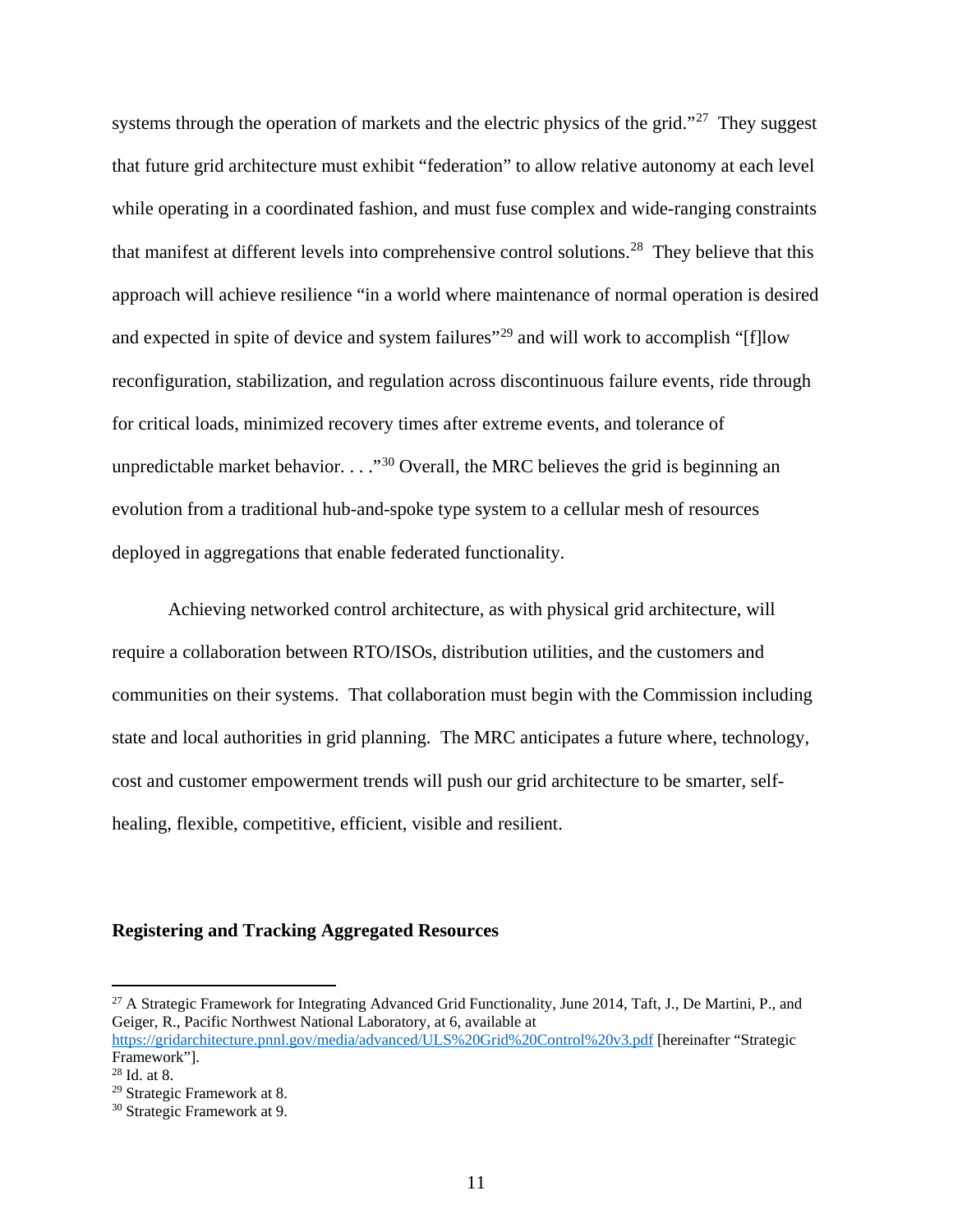Fully enabling a networked grid and further enabling agents to bring the full capabilities of responsive DER aggregations into the system requires effective tracking of resources across the system. To properly permit resource aggregations to make flexible bids and to avoid double counting and double compensation,<sup>31</sup> a networked control architecture will need to provide a unique "address" for each portion of a resource or aggregation of resources that is providing services at any level of the system. This process must begin with the interconnection of the resource. Just as any generating resource must specify its parameters of operation in connection with the design of its interconnection, including ones that are interconnected at the distribution level, responsive DER that expects to participate in the markets needs to specify its expected modes of operation. As with other resources, within safety and technical parameters, such specification should be allowed to include a range of operational modes, products and services. Responsive DER can establish their physical capabilities subject to any residual distribution system constraints (e.g. within a microgrid's or a local utility's distribution system). That will establish the limits of its ability to provide services to the grid as an initial element of registration. The Commission has jurisdiction and visibility into the interconnection process to help establish uniform processes that do not unnecessarily restrict open access.<sup>32</sup>

#### **Distinguishing Between Markets and Services; Avoiding Double Counting**

 $\overline{a}$ 

A responsive DER resource providing services to an RTO/ISO must directly or through an agent or aggregator register as a market resource (for an organized market) or otherwise

<sup>&</sup>lt;sup>31</sup> In its Notice, the Commission expressed a need to be able to track performance of resources to avoid double counting and double compensation. Notice, Panel 2, bullet 2, and Panel 3, introduction, and bullets 2 and 3. <sup>32</sup> Federal Energy Regulatory Commission, *Order 828: Requirements for Frequency and Voltage Ride through Capability of Small Generating Facilities*, 156 FERC ¶ 61,062, issued July 21, 2016.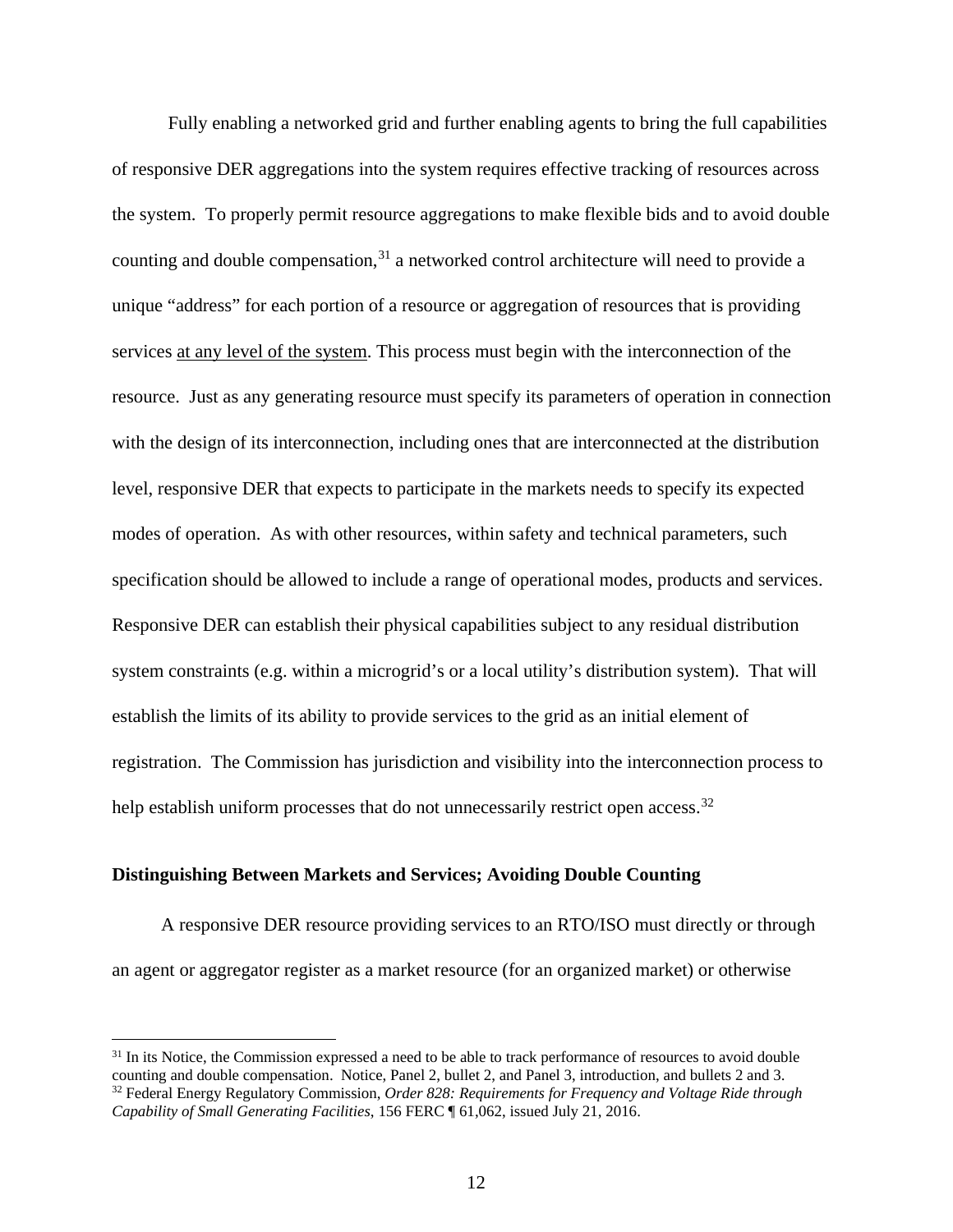contract to provide services to the relevant grid operator. A services contract, as discussed further below, will set the terms (including price and performance) for a relevant set of resource capabilities. In an organized market, those parameters will be set by tariff definitions of a product and the results of the auction. In either case, each agent or aggregator must be required to specify by bid or contract a non-overlapping (mutually exclusive) committed capacity range for each potentially overlapping product or service that it offers in each time frame for which it makes a bid or contract.<sup>33</sup> Each market participant must be responsible for not double committing its capacity across markets, and a grid operator (at any level) can assure itself that a proffered resource has no conflict as a condition of market participation.

As an example of this fundamental condition to participation in markets, A 100 MW power plant can bid 70 MW for energy and 30 MW for spinning reserve in day-ahead ISO/RTO markets, but its bid in both markets cannot be greater than its total physical capacity. Similarly, a customer with a microgrid including a 30 MW average load and a 20 MW behind-the-meter generator can elect to reserve 15 MW of self-generation capacity for its own use as it decides and make a 10 MW demand response bid by reserving 5 MW of generation capacity and confirming that the building and process management systems for its facilities are ready to shed 5 MW of load across non-critical functions. It cannot use the last 5 MW of generation capacity to serve its own load unless called by the system operator.<sup>34</sup>

Once the identity / address of an as bid or as contracted resource or aggregation is

<sup>&</sup>lt;sup>33</sup> Overlap must be parsed carefully, providing capacity doesn't overlap with offering reserves or energy in a day ahead market, and being called to run and provide energy when selected for reserves does not create an overlap. Having the same tranche of capacity committed for both reserves and energy is overlap.

<sup>&</sup>lt;sup>34</sup> Further, a customer could bid 5 MW of demand response and satisfy that obligation with generation, storage, load shedding, or a combination so long as it has the collective capability to meet all its bid obligations.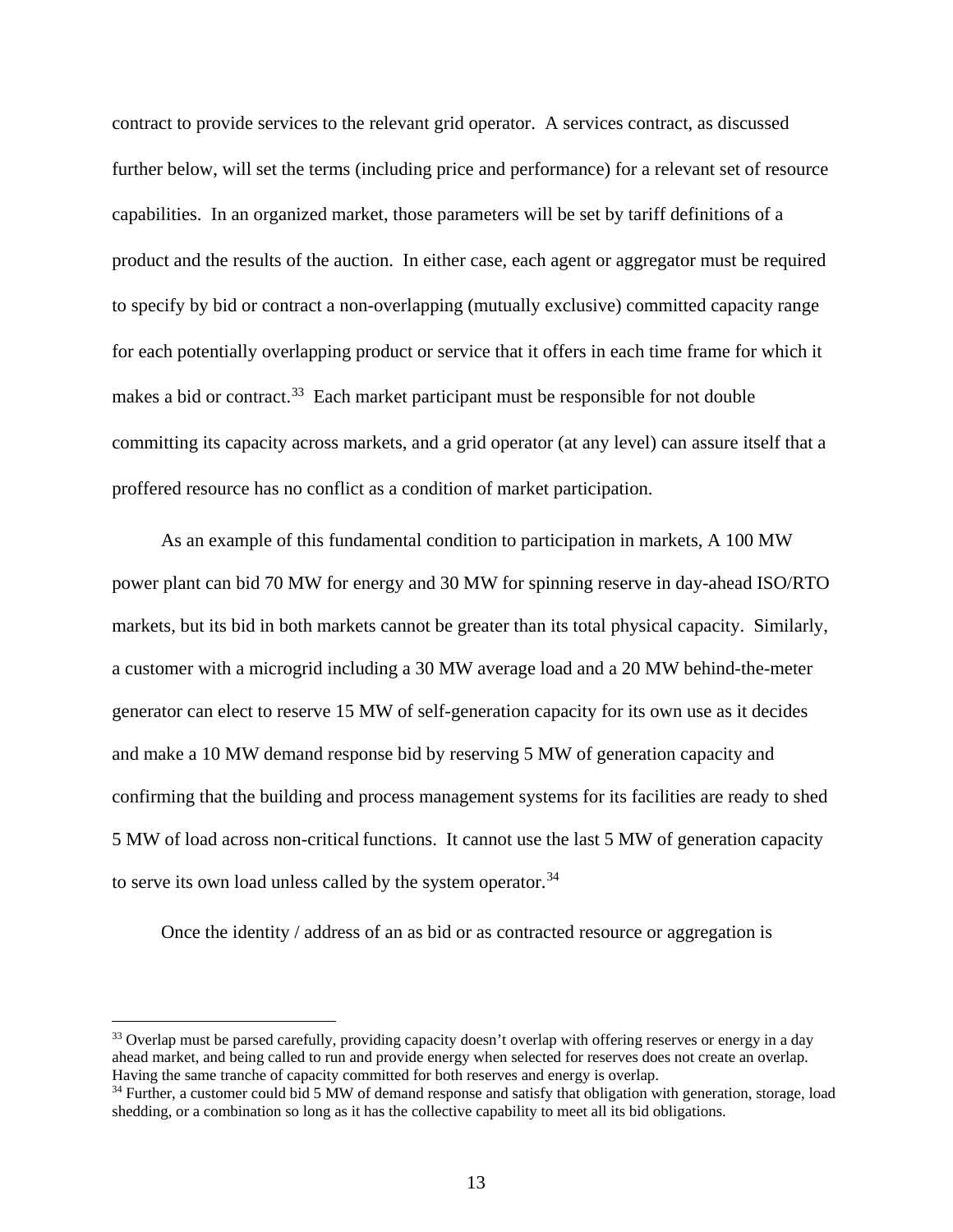established though registration at any level of the system, that commitment of capacity from the identified resource or resources must propagate through the system to be available to grid operating systems at all levels.35 This will allow the systems serving RTO/ISO and DSO markets to flag contradictory commitments and reject incompatible bids. When a responsive resource does run, it will be compensated for the (customized or standardized) service it is providing with the applicable tranche of resource capability directly or as a component of an aggregation per its contract with the aggregator. Not all products are overlapping, of course. Disambiguating potentially overlapping services that do not have commensurate definitions will be an important function of the cooperation between RTO/ISOs and DSOs.<sup>36</sup> In sum, double counting of aggregated DER resources can be controlled through restrictions on bidding the same increment of physical capacity into multiple overlapping markets.

#### **Integrated RTO/ISO and DSO Operation**

The difficulty of identifying overlapping service commitments from DER aggregations goes beyond the bid commitment and aggregated resource information flow issues described in the previous sections. Markets and services simply are poorly specified or non-existent at the DSO level. The Notice asked the question:

Should distribution utilities be able to override RTO/ISO decisions regarding dayahead and real-time dispatch of DER aggregations to resolve local distribution issues? If so should DER aggregations none-the-less be subject to non-delivery penalties in such circumstances?<sup>37</sup>

<sup>&</sup>lt;sup>35</sup> While ideally this will eventually happen through automated, integrated control processes, it can be accomplished through secure communication channels established for the purpose and capable of communicating with existing IT systems.

<sup>&</sup>lt;sup>36</sup> Single responsive DER resources (including unified aggregations) that participate in markets directly and through virtual aggregations, must avoid double bidding the same capacity across both paths to market.

 $37$  Notice at 10.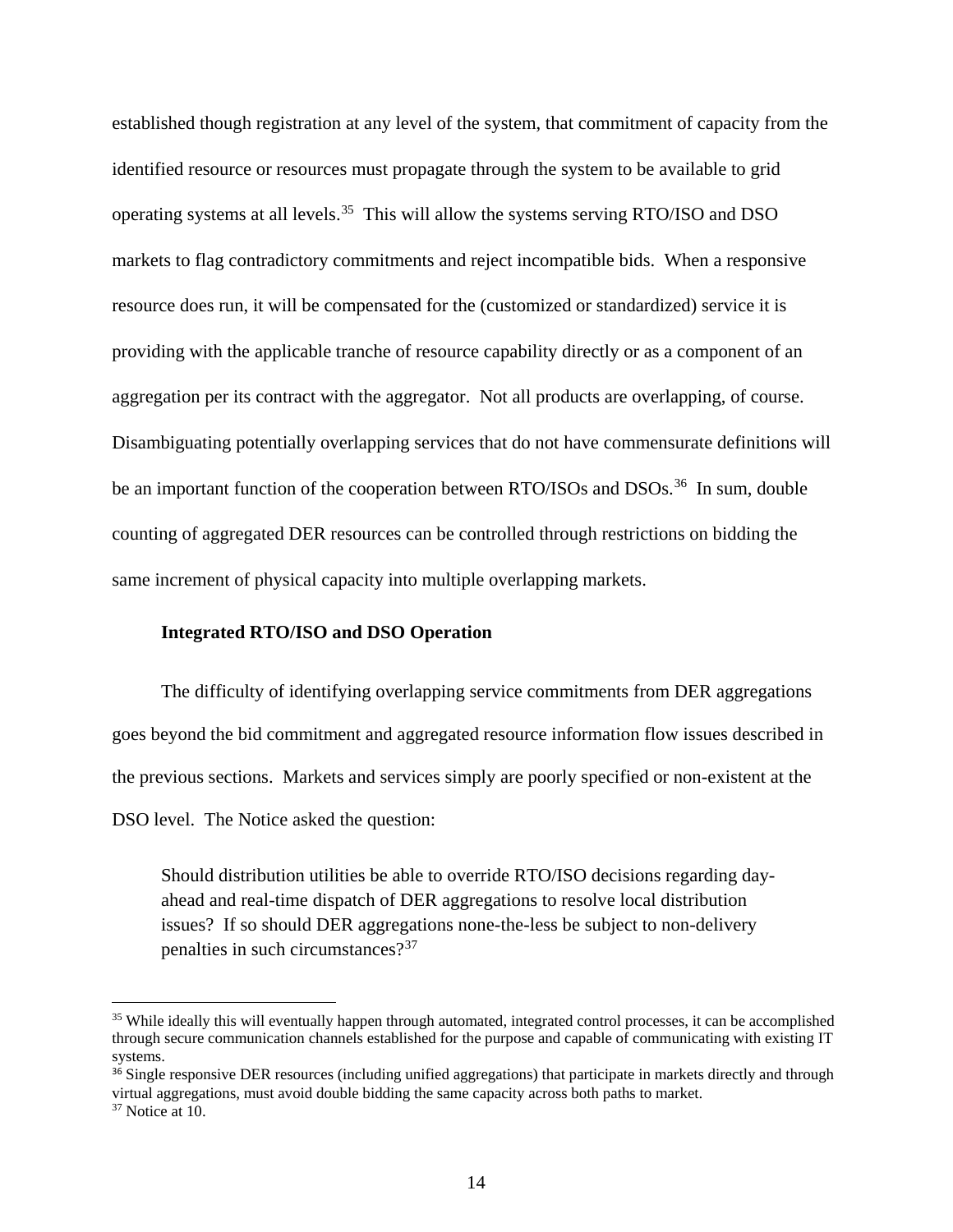This is a frightening question, as it suggests unilateral conscription of resources. A DSO should not be able to call on the services of a local resource unless it has acquired that right in a market or by other contract for distribution support services. It can't simply commandeer them. In addition, the parameters of a DER's ability to deliver services over the distribution system should be established in connection with interconnection (as revised from time to time through normal processes) and so long as the resource operates within those parameters, it should not be subject to penalties arising from the DSO's failure to perform. To the extent that NERC rules empower DSOs to disconnect responsive DER in a load-shedding emergency (including during times a DER is committed by bid to the RTO/ISO), that eventuality should not create a barrier to a DER resource aggregation's eligibility to participate in RTO/ISO markets.<sup>38</sup> A multilocation aggregation may still be able to meet its market commitment in such circumstances, and, in any event, a DER should not be penalized for failures beyond its control.

Overall, this question is a symptom of the poorly defined relationship between DSOs and DERs. In the networked grid of the future, the economic consequences of alternative modes of grid operation to respond to emergencies need to be clear to all market participants, and DER and DER aggregations providing emergency services (such as shedding internal load to permit export of power) should be compensated appropriately.

There are, at best, early stirrings of markets at the DSO level. While it is important to develop DSO markets, they need not take the same form as current ISO/RTO markets. As an example, where local resources can improve the stability of a substation or decrease pressure on a radial circuit, or support essential community and distribution grid control services, the MRC

<sup>&</sup>lt;sup>38</sup> Nor should it create a barrier to participation in DSO markets or contracts for "distribution support services" as discussed below.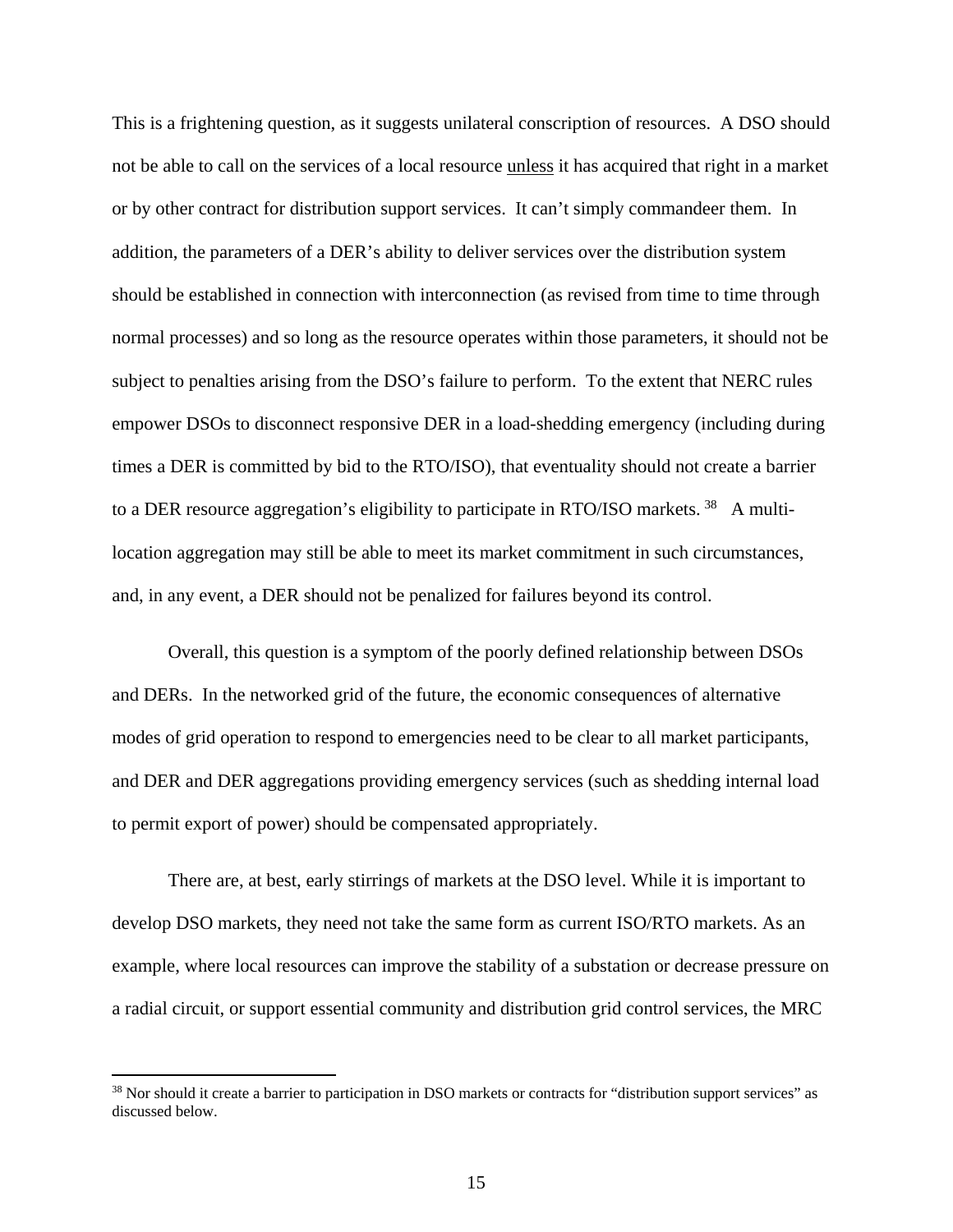has suggested that the distribution utility run a Request for Proposals for resources that can provide "distribution support services" on a mid- to long-term contracted basis as a preferred, customized alternative to the distribution utility implementing a traditional physical system capacity upgrade (often called a "wires solution").<sup>39</sup> The California Public Utilities Commission has taken the lead in requiring that distribution utilities identify the locations on their system where distributed energy resources can make a contribution, and is exploring how to compensate distribution utilities so that they are indifferent between the distribution support service solution and the wires solution.<sup>40</sup> The Potomac Electric Power Company's filing with the Maryland Public Service Commission for public purpose microgrids, proposes to acquire generation resources for the microgrids through RFPs and to treat the contracts for microgrid generation services as regulatory assets. $41$  The MRC supports these approaches.

The MRC also suggests the consideration of a process for unsolicited proposals from DER providers to meet needs identified in a distribution system plan. In particular, we suggest a model based on Virginia's Public Private Transportation Act, which allows private developers to make unsolicited proposals to resolve transportation system issues identified in state and regional transportation plans. This statute permits but does not require that unsolicited projects be bid out before they are awarded, in the discretion of the relevant public planning agency. In this context, we assume that the Commission or the relevant state public utility commission would either directly approve or give policy guidance on when a supplier would be permitted to proceed with

<sup>39</sup>Docket No. RM16-23-000, *Comments of the Microgrid Resource Coalition*, filed January 30, 2017; Microgrid Resources Coalition, *Comments to the Proceeding on Motion of the Commission in Regard to Reforming the Energy Vision*, New York Public Service Commission Case 14-M-0101, filed September 22, 2014. Note that we address "wires solutions" to mean traditional substation and line capacity upgrades. 40 *California Independent System Operator Corporation's Distributed Energy Resource Provider Initiative*, 155

FERC ¶ 61,229 (June 2, 2016).

<sup>41</sup> Potomac Electric Power Company, *Updated Proposal for a Pilot Program to Create and Evaluate Public Purpose Microgrids*, Maryland Public Service Commission Case No. 9361, February 15, 2018.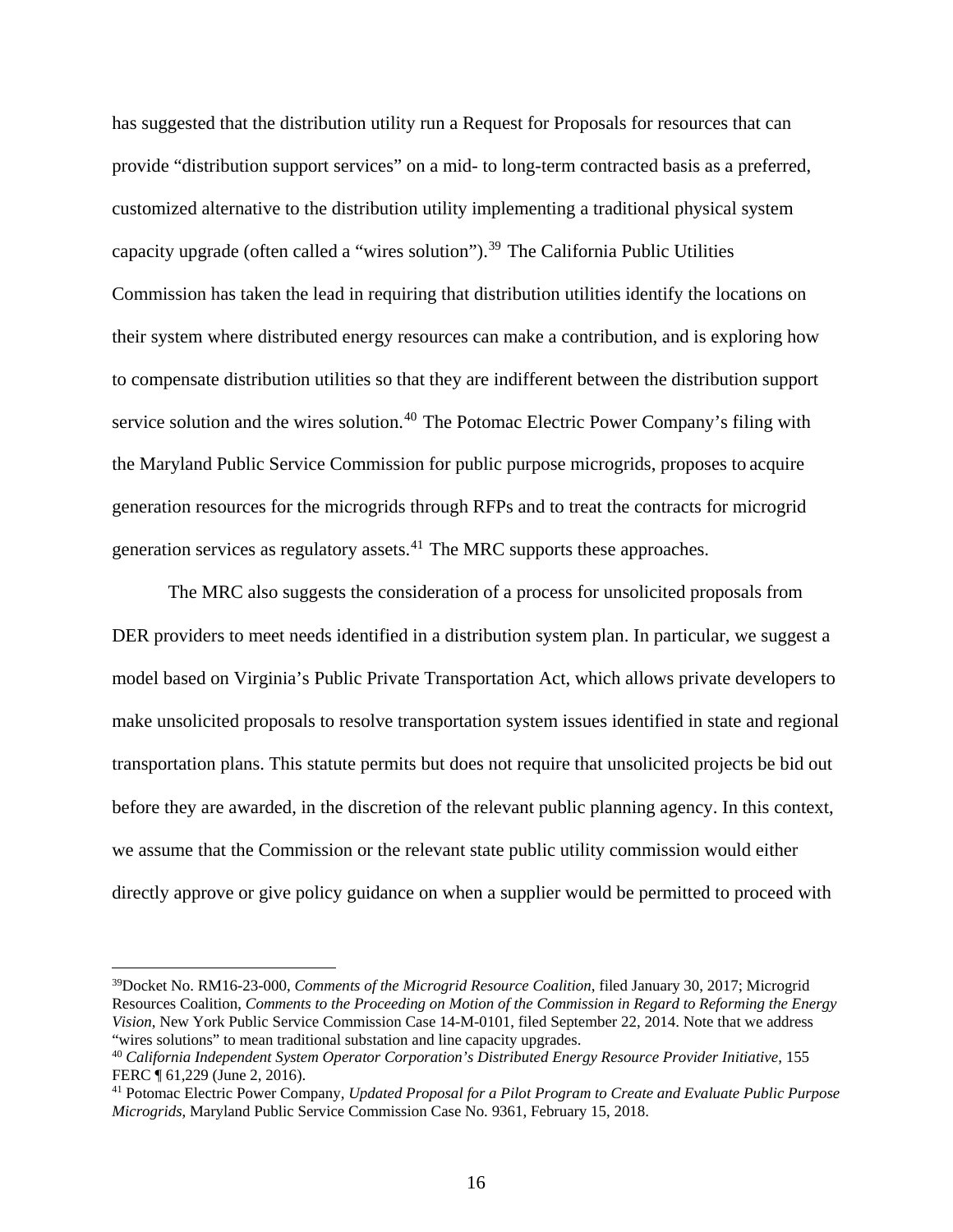a non-competitive procurement based on factors such as the quality of the proposal and the urgency of the need. This has been a successful model in Virginia for over 20 years.

The existence of markets for services or products that support the transmission system on the one hand, and the distribution system on the other hand, raises issues similar to the issues raised by incompatible commitments of physical capacity in federally regulated markets. The MRC suggests that the regulatory response should be similar: no resource can commit the same capacity to two overlapping markets. Only one system operator is responsible for dispatching the increment of capacity that is committed to its market. The resource can only be compensated for that increment of capacity in the market to which it is committed and in which it is dispatched. If a grid edge resource has a long-term contract for distribution support services, it can't make an inconsistent commitment in an ISO/RTO day-ahead market. If it does, it is subject to penalties for non-performance.<sup>42</sup> Careful design of markets at all levels on a collaborative basis to avoid conflicts is prudent.

## **Conclusion**

 $\overline{a}$ 

In conclusion, the MRC respectfully suggests:

- Responsive DER should be permitted to specify the mode of their participation in markets, whether full, partial, or through an aggregation.
- The Commission should take the lead in spurring development of intercommunicating, "federated" grid architecture that permits unique commitment of

<sup>42</sup> *Federal Energy Regulatory Commission v. Electric Power Supply Association (EPSA*) 136 S. Ct. 760, 764 (2016)(stating that transactions occurring at the wholesale level have "natural consequences" on the retail level and not seeing interference or problematic cross-price impacts between services at different market layers). Wholesale market access for behind-the-meter resources is natural, but inconsistent commitments for the same increment of a resource's (or an aggregation's) capacity is not. Unified resource aggregations such as microgrids are able to fulfill commitments using combinations of generation, load and storage resources. *See also*, Federal Energy Regulatory Commission, *Order 719: Wholesale Competition in Regions with Organized Electric Markets*, 125 FERC ¶ 61,071, issued October 17, 2008.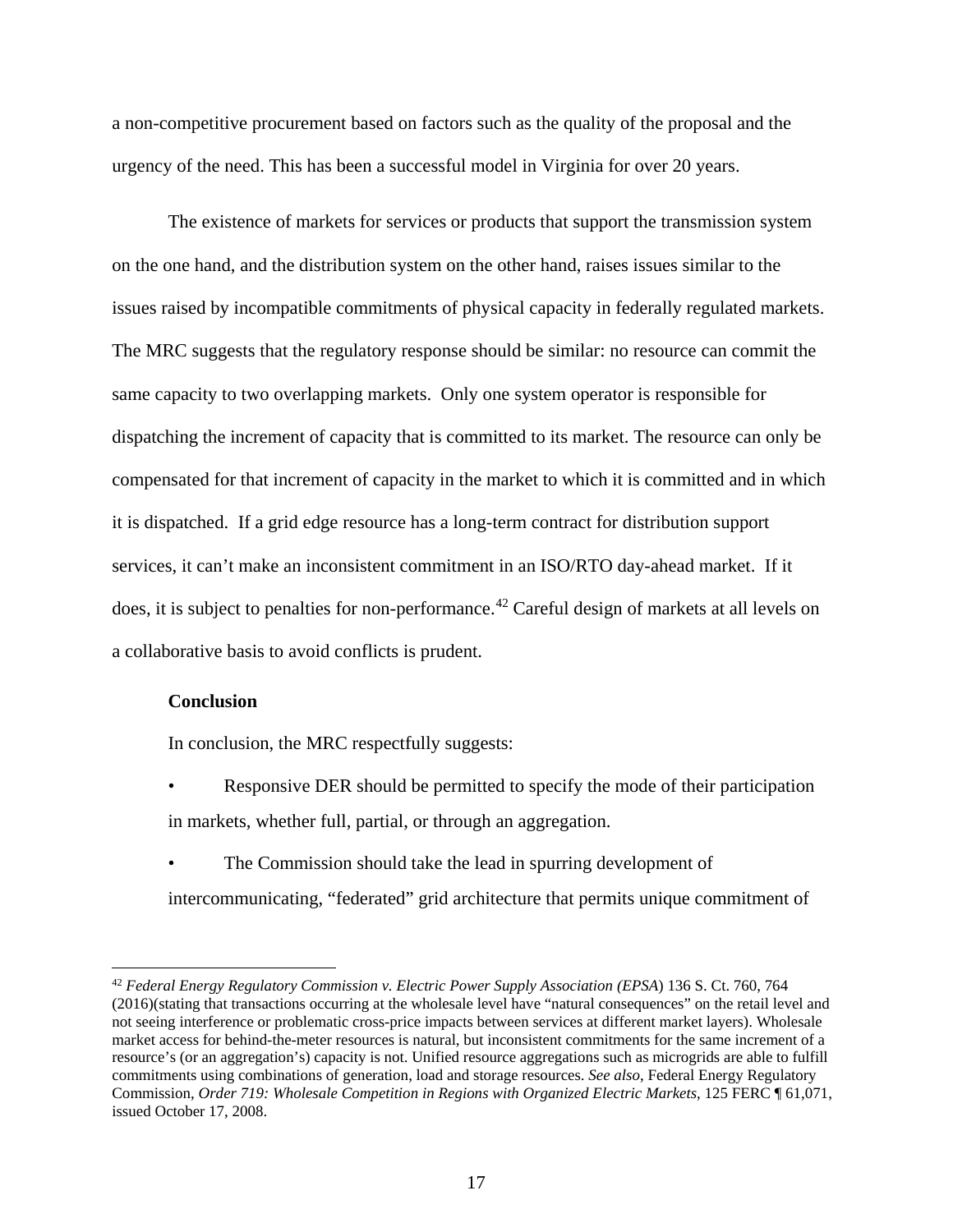resources including DER and DER aggregations, across markets and other commitment systems operated by RTO/ISOs and DSOs.

• An architecture with unique addresses for all resources (both physical and as-bid) can prevent double counting and double compensation.

• The Commission should work with state regulators to define and limit the powers of RTO/ISOs and DSOs to countermand market or contractually committed dispatch in emergencies and define the compensation and protection from penalties for resources that are redirected.

The commission should work with DSOs and state regulators to encourage compatible market and service contract structures at the DSO level.

The MRC believes that these steps are needed not only to resolve the questions raised by the Notice but also to achieve grid resilience.

Respectfully submitted,

Microgrid Resources Coalition

By: /s/ *Christopher Berendt*

Christopher B. Berendt Drinker Biddle & Reath LLP 1500 K Street, N.W. Washington, DC 20005-1209 Office: (202) 230-5426 Christopher.Berendt@dbr.com

C. Baird Brown eco(n)law LLC p. 215-586-6615 m. 267-231-2310 baird@eco-n-law.net

*Co-counsel to the Microgrid Resources Coalition*